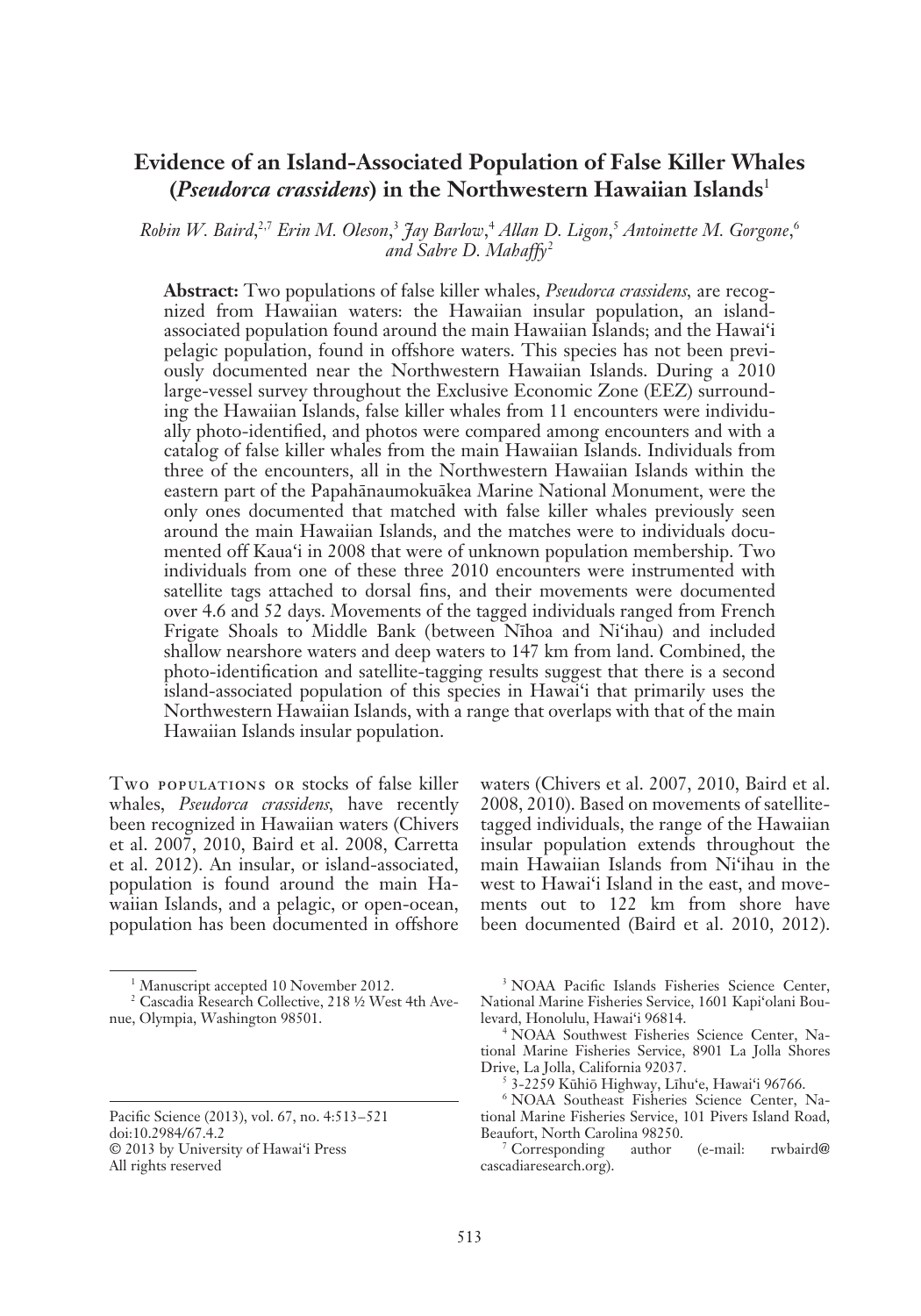Individuals can be attributed to one or the other population based on genetics (i.e., mitochondrial haplotypes [Chivers et al. 2007, 2010]) or on photo-identification matches of distinctive individuals. Although the number of distinctive individuals from the pelagic population that have been photographically documented is small (29 noted in Baird 2009) and no resightings of pelagic individuals have been documented to date, the majority of individuals in the insular population have been photographically documented multiple times (Baird et al. 2008, Baird 2009). The insular population is relatively small (estimated at about 150 individuals [see Oleson et al. 2010]), and Baird et al. (2008) noted that, on average, within a group of insular individuals 75% of distinctive individuals photographed had been previously documented; thus assigning individuals to one or the other population based on photo-identification can be done with some certainty if more than a few distinctive individuals from any group are photoidentified.

Baird (2009) noted that of all the distinctive individuals documented within 40 km of shore of the main Hawaiian Islands (524 identifications of >100 individuals), only 13 identifications did not link by association to the insular social network. Four of these 13 individuals were documented off the island of Hawai'i, in three encounters where only single individuals (two encounters) or a pair of individuals were identified. Thus the likelihood of finding matches with the Hawai'i insular population is small. Nine identifications were available from the island of Kaua'i, including seven from one encounter in July 2008, but none matched to the insular social network (Baird 2009). Baird (2009) noted that, given the small sample size, it was unclear whether these individuals photoidentified off Kaua'i were part of the insular population, part of the pelagic population, or members of a third, as yet undescribed, population. Additional data available since that analysis have brought the total number of distinctive identifications to over 900 from within 40 km of shore of the main Hawaiian Islands, and only one additional distinctive individual has been documented, also off the island of Kaua'i, that did not link to the insular social network (R.W.B., unpubl. data).

In 2010, the National Marine Fisheries Service undertook a large-scale survey throughout the Exclusive Economic Zone (EEZ) surrounding the Hawaiian Islands (HI-CEAS II) to assess population structure and abundance of false killer whales, among other goals. As part of this effort, individual false killer whales were photo-identified and satellite tags were deployed on two of the whales to examine their movements. The purpose of this note is to describe the results of the photo-identification and satellite tagging work in relation to what is known about false killer whales in Hawaiian waters.

### materials and methods

Between 4 August and 12 December 2010, two 68 m NOAA research vessels (the R/V *McArthur II* and the R/V *Oscar Elton Sette*) surveyed the entire Hawaiian EEZ using a survey design similar to that used in the first HICEAS cruise (Barlow 2006). The survey used a combination of visual and acoustic detection methods, and all detected groups of false killer whales were approached. If conditions were suitable each vessel launched a 6 or 7 m rigid-hulled inflatable to work with the group, and attempts were made to photograph all individuals and obtain biopsy samples for genetic studies. Photographs for individual identification were graded for photo quality, and individuals were categorized in terms of distinctiveness following the protocols of Baird et al. (2008). Photos of all qualities and individuals of all distinctiveness categories were compared among HICEAS II encounters and with the existing Hawai'i false killer whale photo-identification catalog by two experienced matchers. For comparison with results from Baird et al. (2008), the number of identifications of distinctive and very distinctive individuals (Distinctive categories 3 and 4) with good or excellent photo qualities (Photo Quality categories 3 and 4) were noted.

During one encounter, LIMPET satellite tags (see Andrews et al. 2008, Baird et al. 2010) were deployed on the dorsal fins of two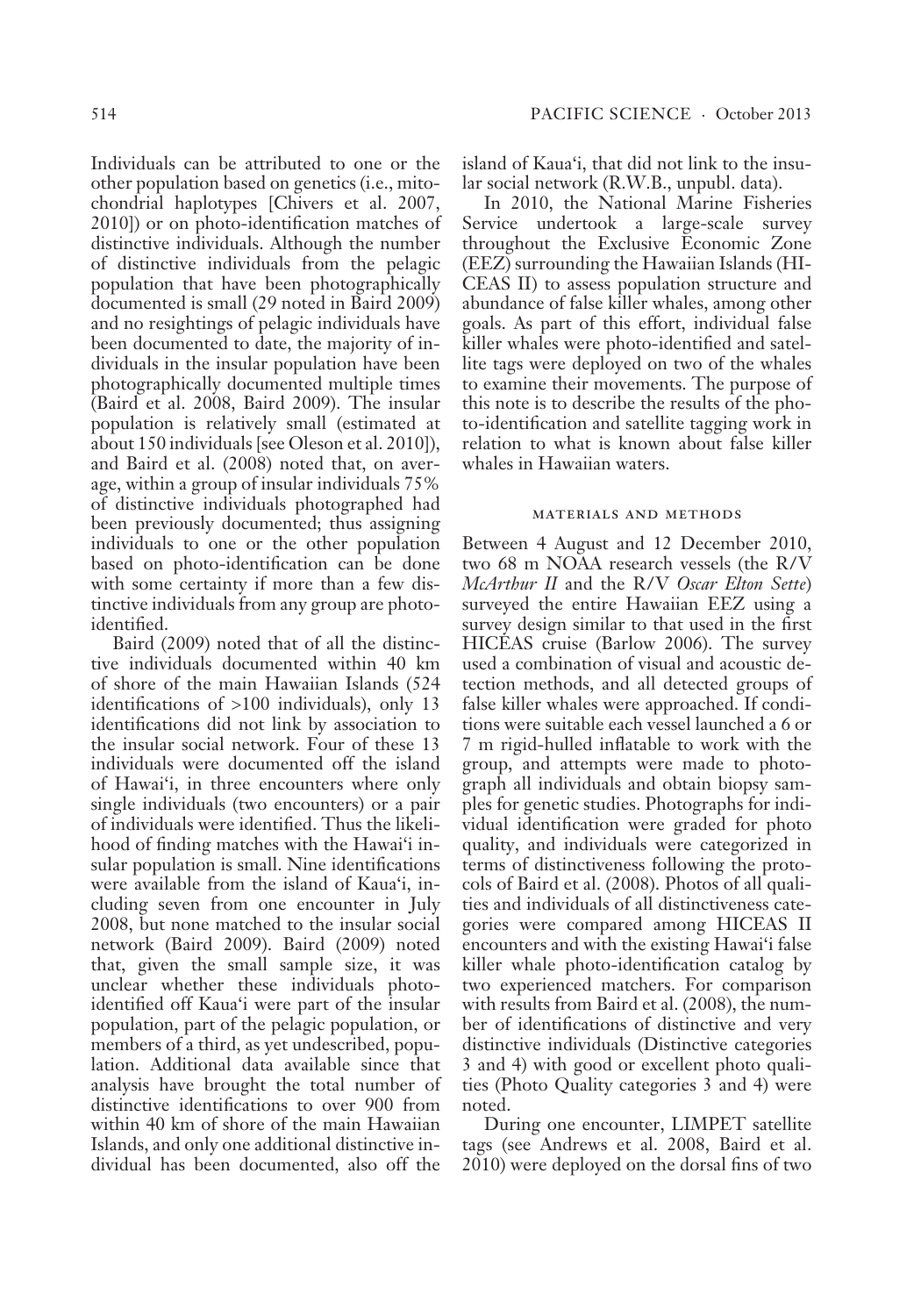individuals. Details of the tags, programming, and data processing are presented in Baird et al. (2010) and are only briefly summarized here. The satellite tags used a location-only transmitter (Wildlife Computers SPOT5) in the LIMPET configuration with two 6.5 cm titanium attachment darts. The tag was secured to an arrow with a custom-made urethane holder and deployed with a pneumatic projector (Dan-Inject JM Special 25). Tags were programmed to transmit daily for 9 hr per day during hours with the best satellite coverage. After location data were downloaded from the Argos system, they were assessed for plausibility using the Douglas Argos-Filter ver. 7.08 (available at http://alaska.usgs.gov/ science/biology/spatial/douglas.html) following the same criteria as for previous satellite tags deployed on this species (Baird et al. 2010, 2012), with location classes (LC) 3 and 2 retained, using a maximum sustainable rate of movement of 20 km hr−1 and the default rate coefficient for marine mammals of 25.

Error associated with locations varied by location class (Argos User's Manual): LC3, <250 m; LC2, <500 m; LC1, between 500 and 1,500 m; no estimation of accuracy for other classes. Locations that passed the filter were processed with ArcGIS v. 9.2 (ESRI) to determine depth, distance from the closest shoreline, and distance from the 200-m isobaths.

#### **RESULTS**

During the HICEAS II cruise the two vessels covered a combined 18,469 km of trackline and had 418 sightings of cetaceans, 14 of which were of false killer whales (Figure 1). On-effort track length was 16,145 km, during which there were 229 cetacean sightings, six of which were false killer whales. Individual identification photos were obtained from 11 of the 14 false killer whale encounters (Figure 1, Table 1). From these, there were 91 identifications, not accounting for resightings among encounters. When only good-



Figure 1. Survey tracklines from the HICEAS II cruise with sighting locations of false killer whales encountered when photos were available. The number of identifications (disregarding photo quality and distinctiveness) for each sighting are indicated next to the sighting location. The Papahänaumokuäkea Marine National Monument is indicated by dark shading, while the stock range for the main Hawaiian Islands insular population is indicated by light shading.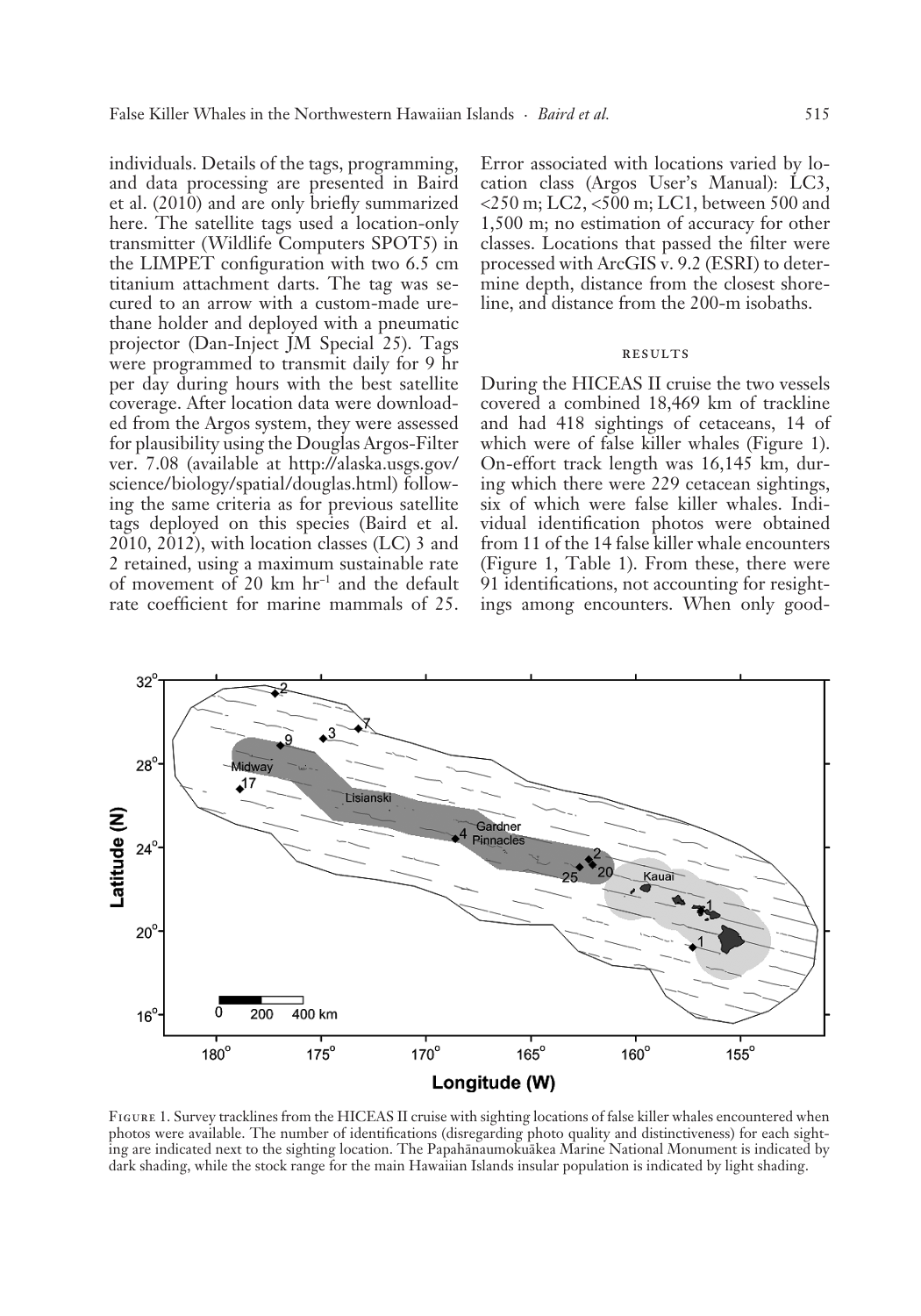|          |                                                                             |        | No. of            |                   | No. of               | No.of                              | No. of                            |        |          |
|----------|-----------------------------------------------------------------------------|--------|-------------------|-------------------|----------------------|------------------------------------|-----------------------------------|--------|----------|
|          |                                                                             | No. of | Matches<br>within | No. of<br>Matches | $Dist3 +$<br>$\Box$  | Matches within<br><b>HICEAS II</b> | MHI Dist <sub>3+</sub><br>Matches |        |          |
| Date     | General Location                                                            | Ďã     | <b>HICEAS II</b>  | MHI <sup>a</sup>  | $PQ3 +$ <sup>b</sup> | $Dist3 + PQ3 +$                    | $PQ3+$                            | Biopsy | Notes    |
| 01/10/60 | N of Midway                                                                 |        |                   |                   |                      |                                    |                                   |        |          |
| 09/05/10 |                                                                             |        |                   |                   |                      |                                    |                                   |        |          |
| 09/07/10 | N edge of EEZ<br>N of Pearl & Hermes                                        |        |                   |                   |                      |                                    |                                   |        |          |
| 09/10/10 |                                                                             |        |                   |                   |                      |                                    |                                   |        |          |
| 09/26/10 | NE of Pearl & Hermes<br>SW of Nihoa                                         |        |                   |                   |                      |                                    |                                   |        | tagged   |
| 09/27/10 |                                                                             |        |                   |                   |                      |                                    |                                   |        |          |
| 10/07/10 | W of Hawai'i Island<br>SW of Gardner Pinnacles<br>NW of Nihoa<br>W of Nihoa |        |                   |                   |                      |                                    |                                   |        |          |
| 10/20/10 |                                                                             |        |                   |                   |                      |                                    |                                   |        | From tag |
| 0/21/10  |                                                                             |        |                   |                   |                      |                                    |                                   |        | From tag |
| 0/29/10  | Lāna'i                                                                      |        |                   |                   |                      |                                    |                                   |        |          |
| 1/10/10  | SW of Midway                                                                |        |                   |                   |                      |                                    |                                   |        |          |

 $\rm TABLE$  1

TABLE 1

Details on Sightings during HICEAS II with Photographs Suitable for Individual Identification Including Information on Matches within the HICEAS II Data Set

Details on Sightings during HICEAS II with Photographs Suitable for Individual Identification Including Information on Matches within the HICEAS II Data Set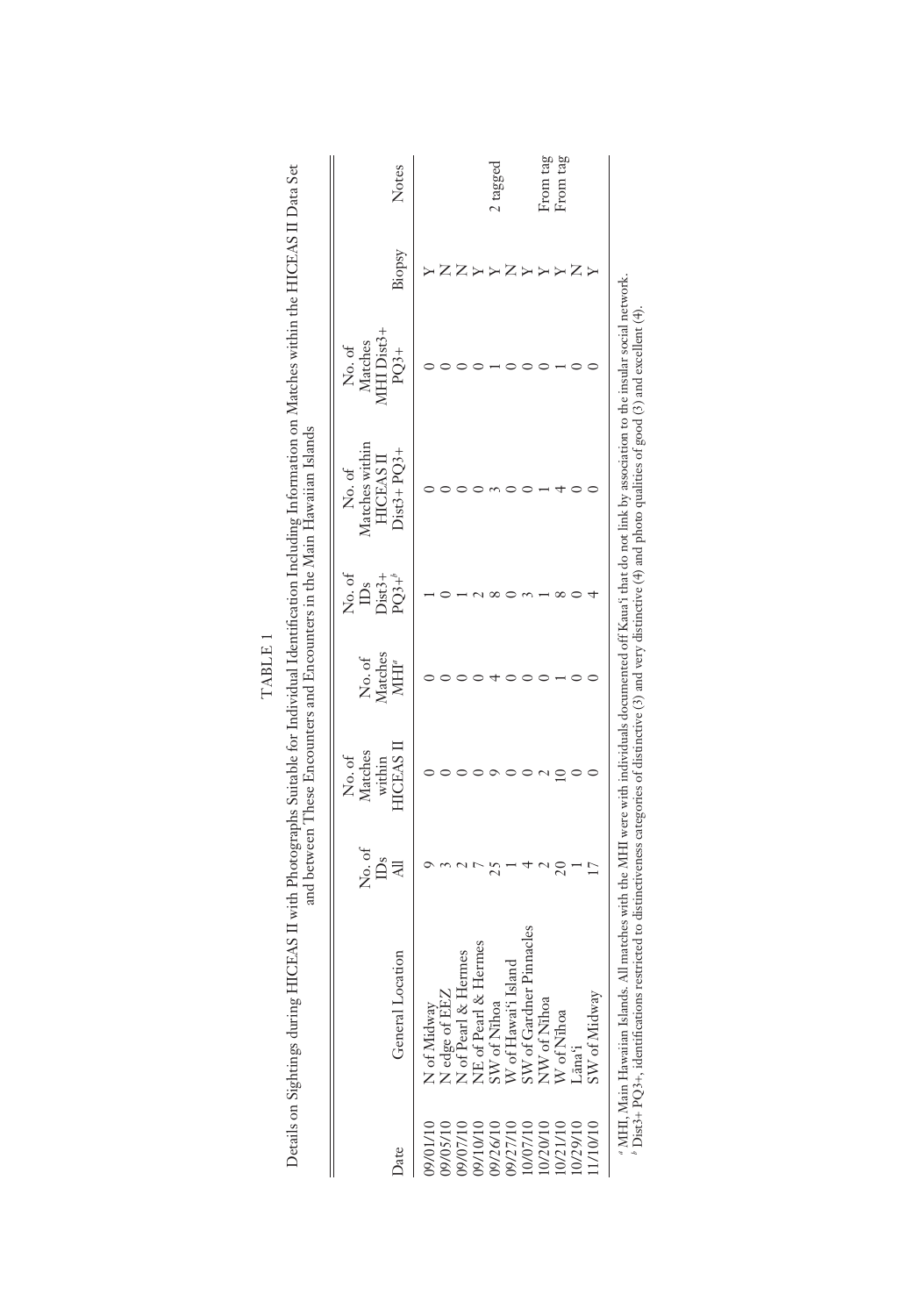or excellent-quality photos of distinctive or very distinctive individuals (hereafter "wellidentified individuals") are considered, there were 28 identifications from eight encounters. Tissue samples for genetic analyses are available from seven of the 11 encounters, though those results are not yet available and will not be discussed further here.

Using either the complete photographic data set, or only considering the subset of well-identified individuals, resightings among encounters were only documented for three encounters, all in the Northwestern Hawaiian Islands within the eastern one-third of the Papahänaumokuäkea Marine National Monument (Figure 2). During the first of these encounters (26 September 2010) satellite tags were deployed on two individuals (see following paragraph). Information from one of the satellite tags was used to direct one of the two research vessels in the survey to the general

area of the tagged whale approximately a month after tagging, resulting in the two additional encounters where there were resightings from the 26 September encounter. For these three encounters, considering only well-identified individuals, there were eight individuals documented 26 September 2010, one individual documented 20 October 2010, and eight individuals documented 21 October 2010, and matches of distinctive individuals linked all three encounters (Table 1). There were no resightings of individuals from the remaining groups photographically documented during HICEAS II.

Satellite tags were deployed on two adultsized individuals in a group encountered on 26 September 2010 near Nïhoa in the Northwestern Hawaiian Islands. One of the tags attached with only a single dart in the fin (PcTag24) and transmitted for 4.6 days. The other tag (PcTag25) attached with both darts



Figure 2. Sighting locations of false killer whales encountered during the HICEAS II cruise with photographic matches of individuals among encounters. The boundary of the Papahänaumokuäkea Marine National Monument and the outer boundary of the main Hawaiian Islands false killer whale insular stock are shown. Bathymetry contours shown are the 1,000 m, 2,000 m, 3,000 m, and 4,000 m contours.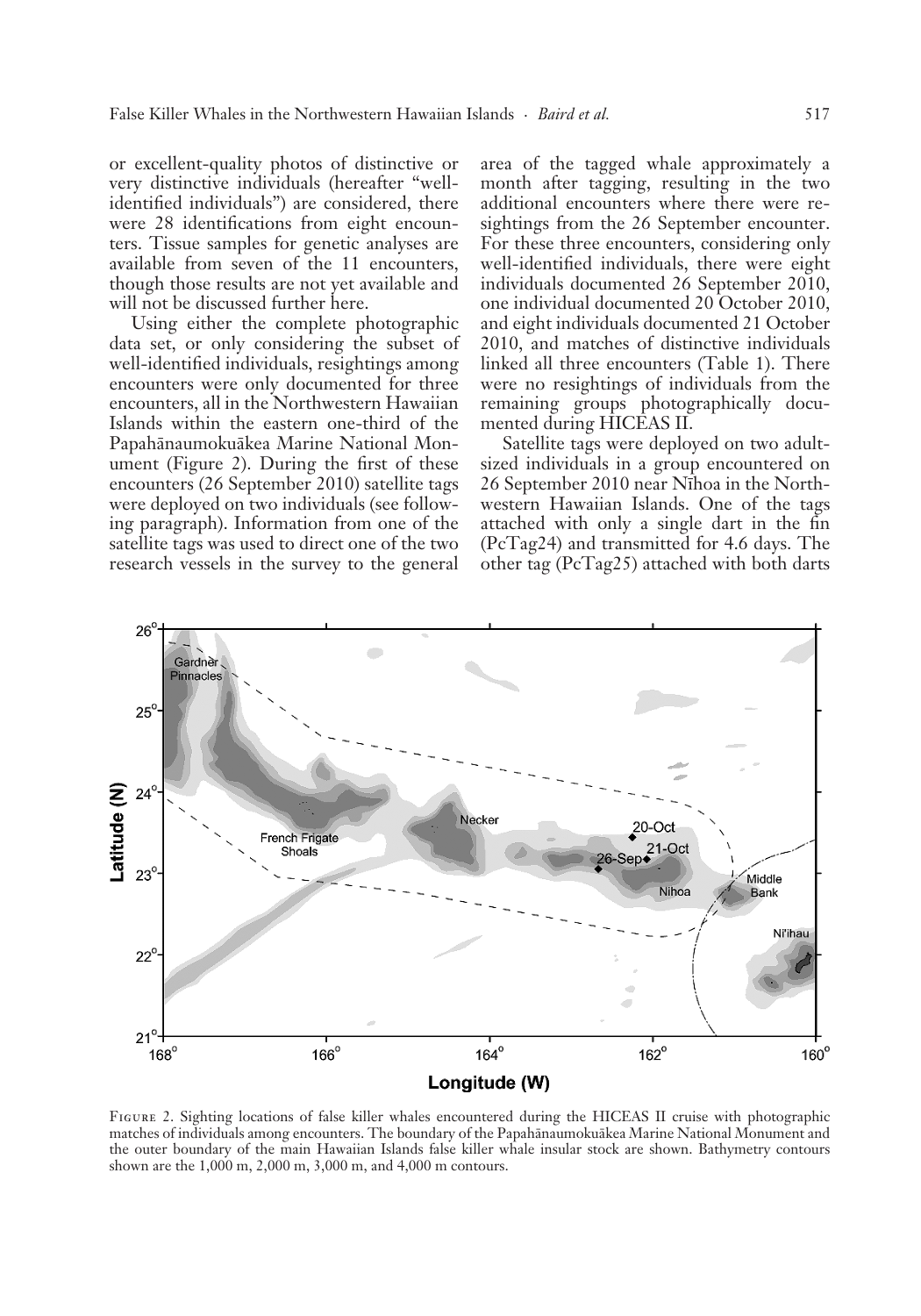in, but the holder separated from the arrow and remained attached to the tag on deployment. No transmissions were received from this tag for the first 3 days after tagging, but locations were then received daily for a span of 52 days, presumably after the holder dislodged and uncovered the saltwater switch on the tag. After filtering, 34 locations were obtained from PcTag24 (61.8% of which were LC3, LC2, or LC1), and 337 locations were received from PcTag25 (55.8% of which were LC3, LC2, or LC1). Both individuals remained in the area around the eastern half of the Northwestern Hawaiian Islands (Figure 3), largely, but not entirely, within the boundaries of the Papahänaumokuäkea Marine National Monument. Both individuals covered a wide range in depths (Table 2);



Figure 3. Locations of tagged false killer whales after filtering with the Douglas Argos-Filter. The boundary of the Papahänaumokuäkea Marine National Monument and the outer boundary of the main Hawaiian Islands false killer whale insular stock are shown. Bathymetry contours shown are the 1,000 m, 2,000 m, 3,000 m, and 4,000 m contours.

TABLE 2

Characteristics of Satellite-Derived Locations from Two False Killer Whales Tagged during HICEAS II

| Individual         | No. of<br>Locations | Water Depth<br>(m) |                |                | Distance to Land<br>(km) |              |                | Distance to 200 m Isobath<br>(km) |             |              |
|--------------------|---------------------|--------------------|----------------|----------------|--------------------------|--------------|----------------|-----------------------------------|-------------|--------------|
|                    |                     | Min.               | Median         | Max.           | Min.                     | Median       | Max.           | Min.                              | Median      | Max.         |
| PcTag24<br>PcTag25 | 34<br>337           | 22<br>9            | 1.532<br>2.506 | 4.082<br>5.127 | 7.1<br>2.0               | 38.6<br>55.0 | 104.1<br>147.5 | 0.1<br>0.02                       | 4.1<br>17.1 | 34.7<br>89.9 |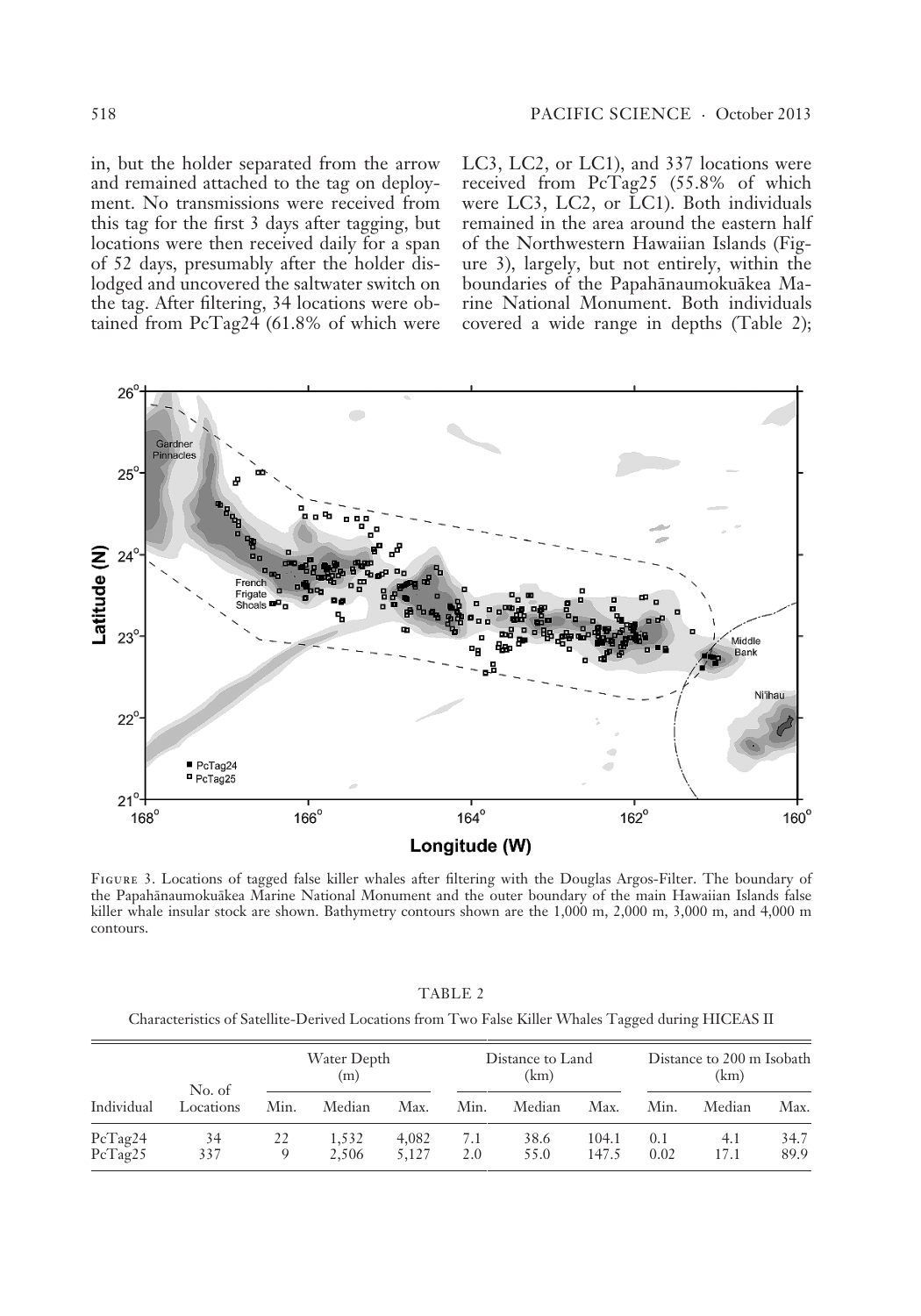median distance from land for the two individuals was 38.6 km (PcTag24) and 55.0 km (PcTag25).

All HICEAS II photographs were also compared with the existing false killer whale photo-ID catalog that includes individuals from the insular population from the main Hawaiian Islands, the small number of individuals from the main Hawaiian Islands that did not link to the insular social network (13 individuals), and the 29 individuals from the pelagic population (Baird et al. 2008, Baird 2009). No matches were found between HI-CEAS II photos and any insular or pelagic false killer whales. The only matches were with individuals previously documented off Kaua'i whose population identity was not known (see Baird 2009). Regardless of restrictions by photo quality or distinctiveness, individuals from two HICEAS II encounters (26 September 2010, 21 October 2010) matched with individuals previously documented off Kaua'i (Table 1). One of the individuals that had previously been documented off Kaua'i was seen in May 2008 and June 2008, and the other three individuals previously seen off Kaua'i were seen in July 2008. All four of these were seen 26 September 2010 near Nïhoa, and one of the four was also seen 21 October 2010.

#### discussion

We documented photographic resightings among three encounters with false killer whales in the eastern portion of the Papahänaumokuäkea Marine National Monument almost a month apart, and individuals from these groups matched with several individuals documented off Kaua'i in 2008. The lack of any resightings of individuals from the main Hawaiian Islands insular population suggests that the individuals documented off Kaua'i and off Nïhoa are not part of the main Hawaiian Islands insular population. Combined with movements of two satellite-tagged individuals from one of these encounters that remained generally associated with the eastern half of the Northwestern Hawaiian Islands, our results suggest that there is a second island-associated population of false killer whales in Hawaiian waters that primarily use the Northwestern Hawaiian Islands. The range of this population is known to overlap partially with the main Hawaiian Islands insular population, because satellite-tagged individuals from that population have been documented off the western side of Kaua'i and Ni'ihau (Baird et al. 2012). Despite the small sample size of satellite tag locations, the range of the population around the Northwestern Hawaiian Islands appears similar in scope to the range of the main Hawaiian Islands insular population (Figure 4). Additional satellite tag deployments would help establish the range of this population.

The presence of two nearshore false killer whale populations with partially overlapping ranges as well as a third offshore population is similar to what has been described for killer whales (*Orcinus orca*) in the temperate eastern North Pacific, where there are several populations of fish-eating killer whales whose ranges partially overlap (Baird 2000, Ford et al. 2000). There has been little research into ecological factors that may influence false killer whales or their prey in the main versus Northwestern Hawaiian Islands. The larger land masses and steeper slopes of the main Hawaiian Islands yield higher precipitation and nutrient input from land than the lowlying primarily submerged islands and atolls of the Northwestern Hawaiian Islands. Mountainous areas of the main Hawaiian Islands disrupt westward wind and current flows, generating persistent leeward eddies that may increase productivity and attract higher-trophic-level predators close to the main Hawaiian Islands than occurs in the Northwestern Hawaiian Islands (Seki et al. 2001, 2002), as well as increasing nearshore upwelling from the island mass effect (Doty and Oguri 1956). Combined, these factors lead to enhanced productivity around the main Hawaiian Islands, while the surrounding oceanographic waters are oligotrophic, resulting in a discontinuity between relatively productive insular and unproductive oceanic waters. The oceanic waters surrounding the Northwestern Hawaiian Islands, particularly north of 23° N, are influenced by the seasonal shifting of the productive waters of the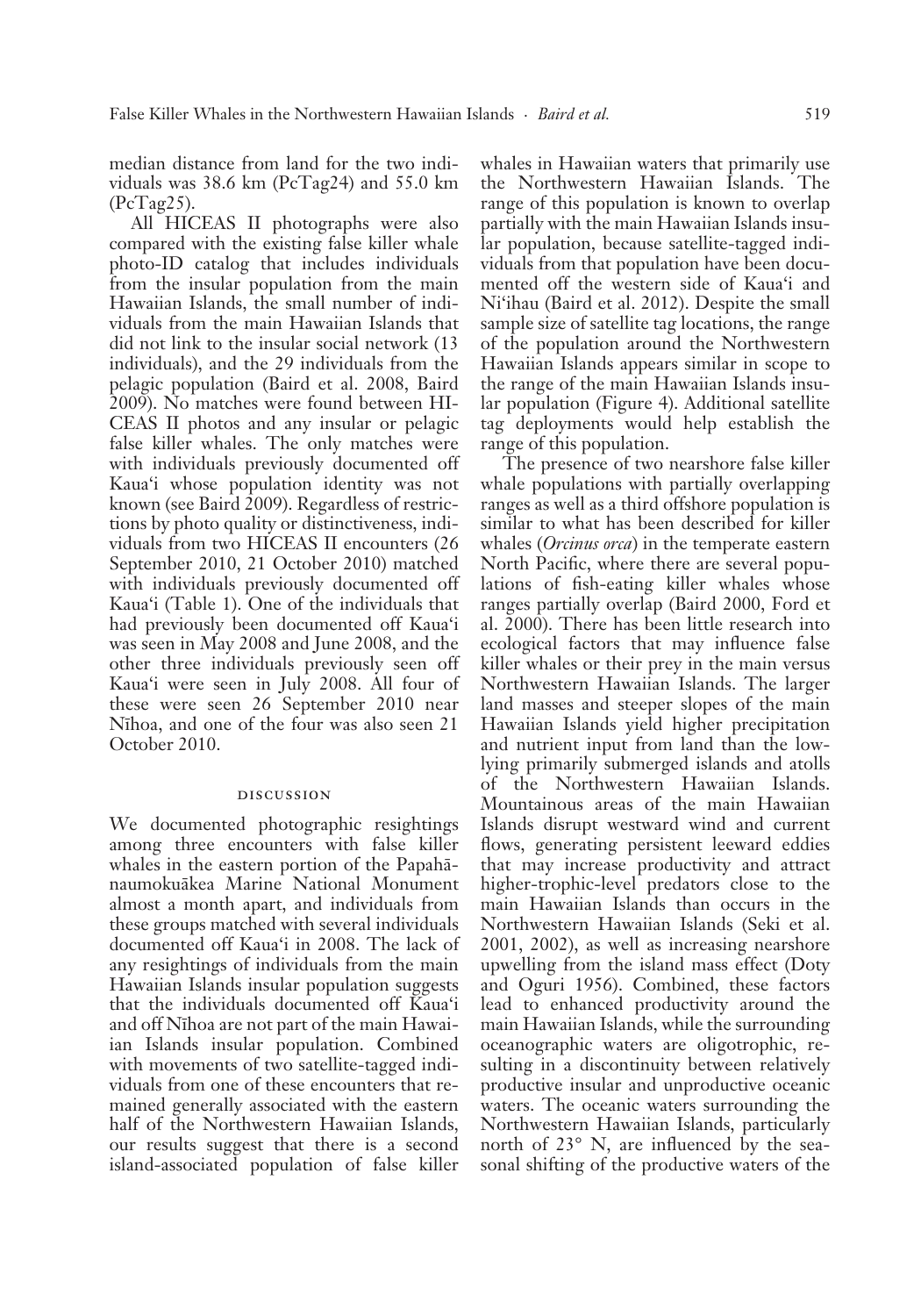

Figure 4. Locations of satellite-tagged false killer whales from HICEAS II (PcTag24 and PcTag25) and from the main Hawaiian Islands insular population (data from Baird et al. 2012).

Subtropical Convergence Zone, diminishing any difference in productivity between insular and oceanic waters surrounding the Northwestern Hawaiian Islands. Most known false killer whale prey species have not shown any specific differences in patterns of occurrence between the main and Northwestern Hawaiian Islands (Oleson et al. 2010), such that reliance on potential differences in prey distribution to explain the maintenance of two separate populations is difficult without further research.

#### acknowledgments

We thank Chris Bane of Holo Holo Charters for providing photographs from Kaua'i, and the observers and acoustic technicians on both the *McArthur II* and *Oscar Elton Sette* for finding the false killer whales during the HI-CEAS II cruise. Individual identification photographs during HICEAS II were taken by Nicole Beaulieu, Danielle Cholewiak, Jim Cotton, Chris Cutler, Cornelia Oedekoven, Corey Sheredy, Adam U, and Sophie Webb. We also thank Greg Schorr for tag programming and data processing, Damon Holzer for GIS analysis of tag data, and Bill Perrin and two anonymous reviewers for reviews of the manuscript.

## **Literature Cited**

- Andrews, R. D., R. L. Pitman, and L. T. Balance. 2008. Satellite tracking reveals distinct movement patterns for Type B and Type C killer whales in the southern Ross Sea, Antarctica. Polar Biol. 31:1461–1468.
- Baird, R. W. 2000. The killer whale: Foraging specializations and group hunting. Pages 127–153 *in* J. Mann, R. C. Connor, P. L. Tyack, and H. Whitehead, eds. Cetacean societies: Field studies of dolphins and whales. University of Chicago Press, Chicago.
- . 2009. A review of false killer whales in Hawaiian waters: Biology, status, and risk factors. Report prepared for the